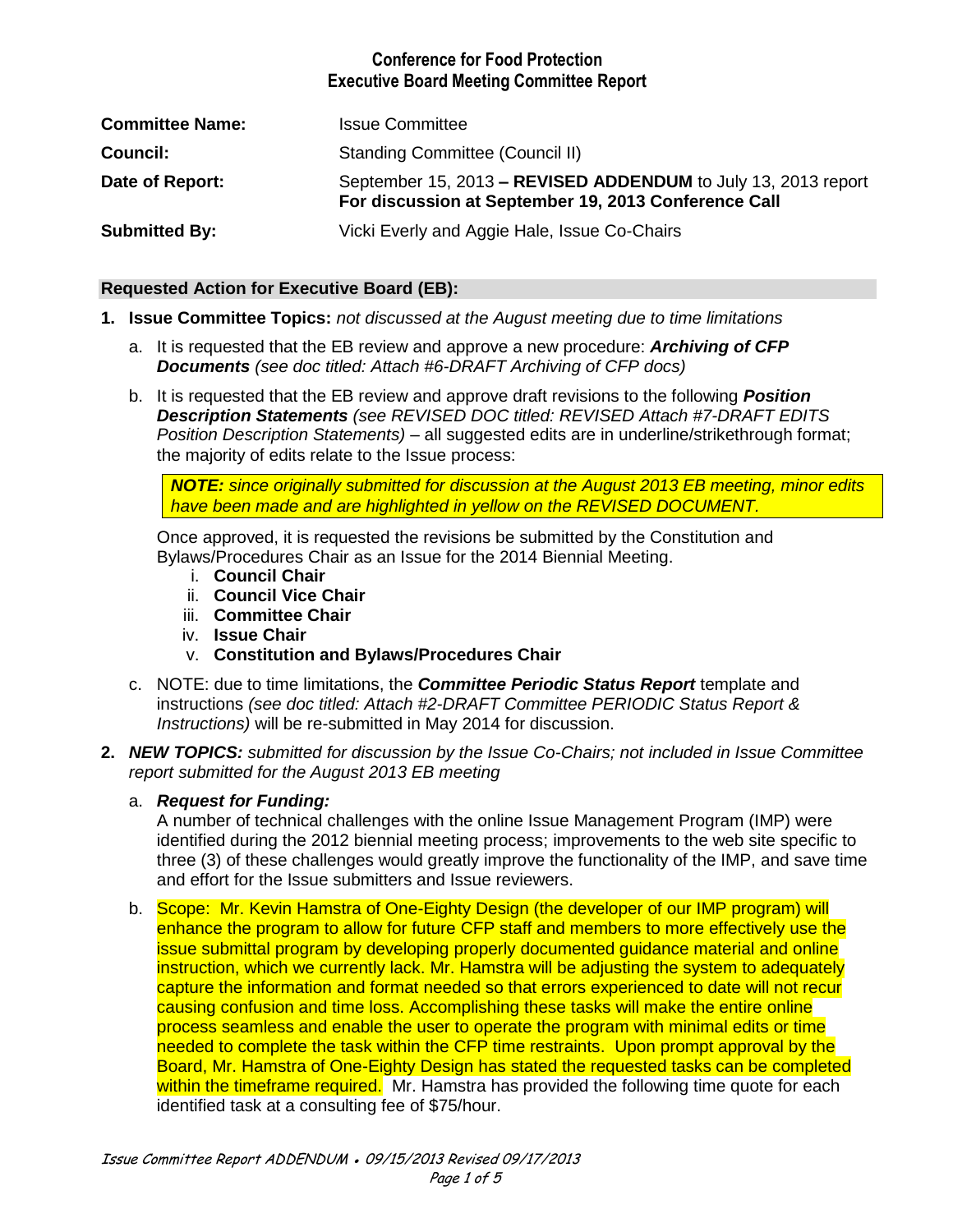- i. Enhance the paragraph formatting features so that indents and outlining will be retained (this formatting is currently lost forcing all paragraphs flush left when documents are saved and re-opened, and when converted into the final Issue packets). **Estimated consulting time: 3 to 6 hours**.
- ii. Re-design the IMP to allow for more than one Issue reviewer to edit a single Issue (currently only one Issue reviewer can input suggested edits into submitted Issues requiring that any collaboration between Issue reviewers be conducted "off line" resulting in duplication of work to re-enter agreed upon edits). More time is required then previously stated due to the complexity of distinguishing between primary and secondary reviewers.

# **Estimated consulting time: 6 to 10 3-6 hours**

iii. Develop written instructions for all "steps" involved in the IMP from creation of a "new" biennial meeting to creation of the final Issue packets for release on the CFP web site (including creating the full Issue packet and scribe version) (currently very few instructions exist for a complicated program that is used by non-programmers only once every biennium). **Estimated Consulting time: 16 to 24 hours.**

**The Issue Co-Chairs are requesting that an amount not to exceed \$2,000 \$3,000 (this amount is based on the maximum time estimated) be authorized for One-Eighty Design to complete the three (3) tasks identified prior to December 1, 2013 so that improvements can be beta tested in advance of the IMP site going live in January 2014.** 

c. *Request for Clarification: documents that require approval via the Issue process*

**The Issue Co-Chairs request that the EB provide specific direction whether any of the following administrative and instructional documents are required to be submitted as an Issue at the 2014 biennial meeting** *(thereby requiring review and approval by Council II and the Assembly).* Each of these documents were approved by the EB in August 2013 and relate to the 2014 Issue process… but are not part of the "Constitution and Bylaws" or the *"CFP Biennial Meeting/Conference Procedures*."

- i. Committee Member Roster Template and Requirements and Restrictions *(for an example, see doc titled: Attach #1-ROSTER 2012-2014 Issue C'ee)*
- ii. Committee Final Report template and instructions *(see doc titled: Attach #3-DRAFT Committee FINAL Report & instructions)*
- iii. Issue Review Process and Checklist *(see doc titled: Attach #4-DRAFT Issue Review Process & Checklist-C'ee Issues)*
- iv. Edited Issue Submission Information (for posting on the CFP web site) *(see doc titled: Attach #5-EDITED Issue Submission Info for 2014)*

*BACKGROUND and DISCUSSION POINT: Over the years, ALL Issue-related documents have been submitted via the Issue process, including updated instructional documents used for each biennium. However, other CFP committee-created administrative documents have not been required to be submitted for approval via the Issue process (e.g., Sponsorship criteria, Scholarship criteria). The current Issue Co-Chairs believe that submitting Issue-related administrative criteria is an unnecessary additional burden for all parties involved.*

- **3. Assignments made by the Executive Director for completion by the Issue Co-Chairs:**  *submitted, but not discussed at the August EB meeting due to time limitations*
	- a. Review and approve *"Ownership/Professionalism" Policy Statement* regarding documents submitted via the Issue process (suggested language noted below in **bold** font). Once approved, it is requested the statement be inserted into the appropriate governing document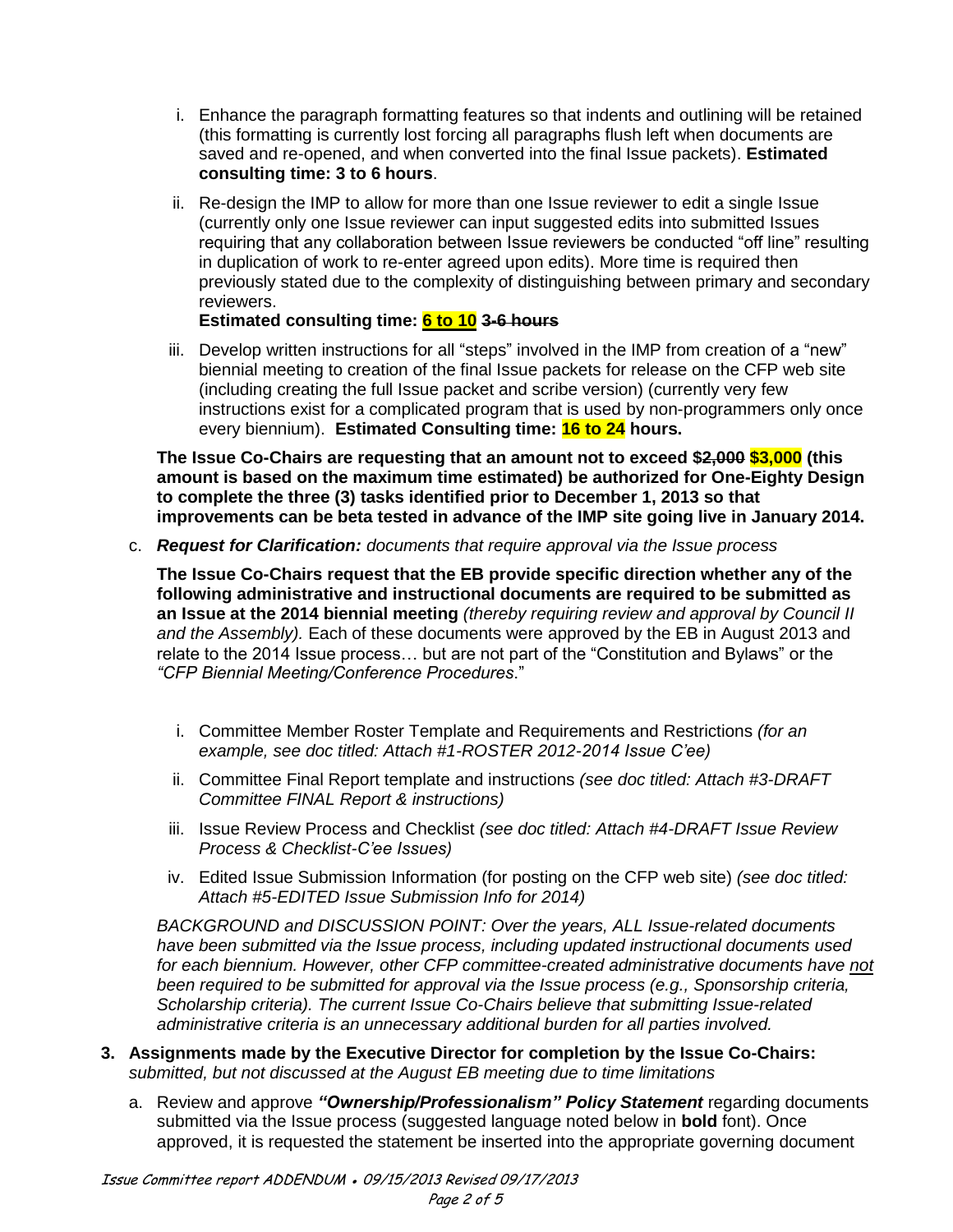by the Constitution and Bylaws/Procedures Chair, and submitted as an Issue for the 2014 Biennial Meeting, if necessary.

The ED requested that the Issue Co-Chairs develop and seek approval from the EB of a policy statement to address this concern; the following language is submitted for consideration:

#### **Draft "Ownership/Professionalism" Policy Statement:**

**Committee-submitted documents reflect upon the professionalism of the Conference as an organization. Once submitted to the Executive Board, or submitted online via the Issue Management Program, all Issues, reports, and content documents generated by a Conference committee belong to, and are solely the property of, the Conference.** 

**Documents and Issues submitted to the Conference by an independent entity do** *not* **reflect upon the Conference as an organization and reflect solely on the professionalism of the submitter.** 

**All Issues and attached content documents, once finalized by the Issue Reviewer and accepted for council consideration become the property of the Conference for Food Protection and reflect on the professionalism of the Conference as an organization.** 

*BACKGROUND: Questions have been frequently raised regarding "ownership" of documents submitted to the Conference via the Issue process and whether or not the professionalism of those documents reflects upon the Conference as an organization, or upon the submitter as an individual. A review of the CFP governing documents could find no reference to answer this question; however, the Issue submittal "Terms and Conditions" approved in August 2013 by the Executive Board for the 2014 Biennial Meeting states the following:* 

*"Issues become the property of the Conference for Food Protection once finalized by the Issue Reviewers."*

*DISCUSSION POINTS / QUESTIONS:*

- Does the draft policy statement clarify that documents submitted to the EB or via the online Issue process belongs to the Conference and does *NOT* belong to the committee, the Committee Chair, or the Committee Members?
- If committee reports (which are submitted as an Issue) are "the property of" the Conference and their content reflects upon the organization… should these documents be fully reviewed by council "and approved"? Currently, final reports are reviewed by Council Chairs and Issue Chairs and only "acknowledged" by council.
- If the draft policy statement is approved, should Independent (non-committee) Issues be accepted "as submitted" (unedited) as long as basic submittal criteria are met?

*ADDITIONAL BACKGROUND: The intent of review and editing by Issue Reviewers is to help improve clarity, increase readability and understanding, and minimize confusion during council deliberation. The overall goal of Issue and report review is to ensure that all documents move forward in a manner that facilitates council deliberation and to ensure that final "recommended solutions" provide specific and achievable direction. That said, Issue review and clarification can take an inordinate amount of time with some submitters… both from committees and independent submitters.* 

b. Discussion and clarification of **"Public domain" and availability/usage of CFP documents** posted on the web site.

The question has been raised regarding whether or not committee reports, attachments, and Issues posted on the CFP web site are considered to be in the "public domain" and whether use limitations can or should be placed on those documents..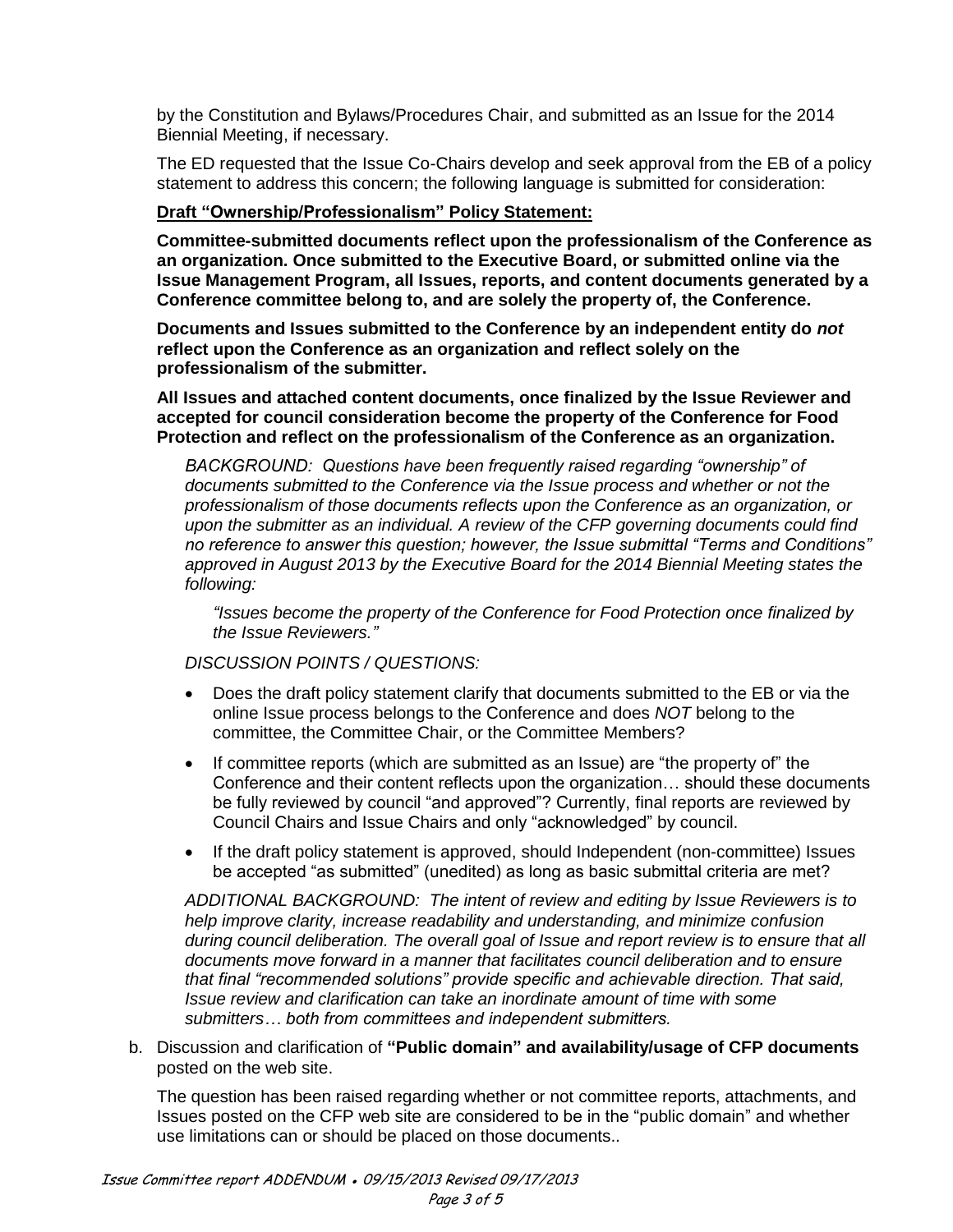*BACKGROUND: this question originated from a previous request for advance copies of finalized Issues prior to the release of Issue Packets to all Conference members; the ED has requested that the Issue Co-Chairs seek clarification from the EB regarding "public domain" of CFP documents and the authority (or lack thereof) for early release of Issues and attached documents.*

## *According to Wikipedia:*

*In informal usage, the public domain consists of works that are publicly available; while according to the formal definition, it consists of works that are unavailable for [private ownership](http://en.wikipedia.org/wiki/Private_ownership) or are available for public use*

*According to Public Counsel Law Center (see page 5 of supporting attachment titled: Attach #8-Public Council Law Center-Public Domain):*

*If a work is publicly accessible, like on a web site, does that mean it is in the "public domain"? NO! Just because a work is publicly accessible does not mean that it is publicly available for use by all. The term "public domain" refers specifically to copyright protection, or lack thereof, and does not refer to a work's accessibility. Any work available on the Internet can be copyrightprotected in the same way a physical book in a library or a photograph in a magazine would be.*

## *DISCUSSION POINTS / QUESTIONS:*

- When are CFP documents considered to be "available"… once finalized and released online in the Issue packets (i.e., before council has reviewed and acknowledged)… or at another point in time?
- Does the CFP web site need to modify existing statements regarding "copyright" protection" or approved usage of CFP documents?

## *The "Conference-Developed Guides and Documents" page of the web site currently states:*

As a result of the Issue Submission process, including deliberation and acceptance, the Conference for Food Protection may form a Committee that is charged with producing a guidance document related to retail food safety. *The guidance documents are drafted through a representative Committee process and submitted back to the Conference for final review and approval. The guidance documents may be used by the FDA, other regulatory agencies, and the food industry and may be referenced in the Food Code. They are available to any interested parties.*

#### *The "footer" on each web page currently states:*

*Copyright © 2000-2013, Conference for Food Protection. All Rights Reserved.*

## **Progress Report / Committee Activities with Activity Dates (since last report):**

- Issue Co-Chairs are modifing the approved *Issue Review Process and Checklist* into an "abridged" version for non-committee submitted Issues (removing only those items specific to committee reports/Issues).
- Work on the following charge was completed prior to the August 2013 EB meeting but relate to documents to be discussed at the September conference call:
	- a. Complete the charge from Issue 2012 II-008 to "Expand Archive and Posting Capabilities of CFP Approved Documents" on the Conference web site and develop a process / procedure to ensure posting of all: – *draft procedure submitted with this report and addresses the three points below*